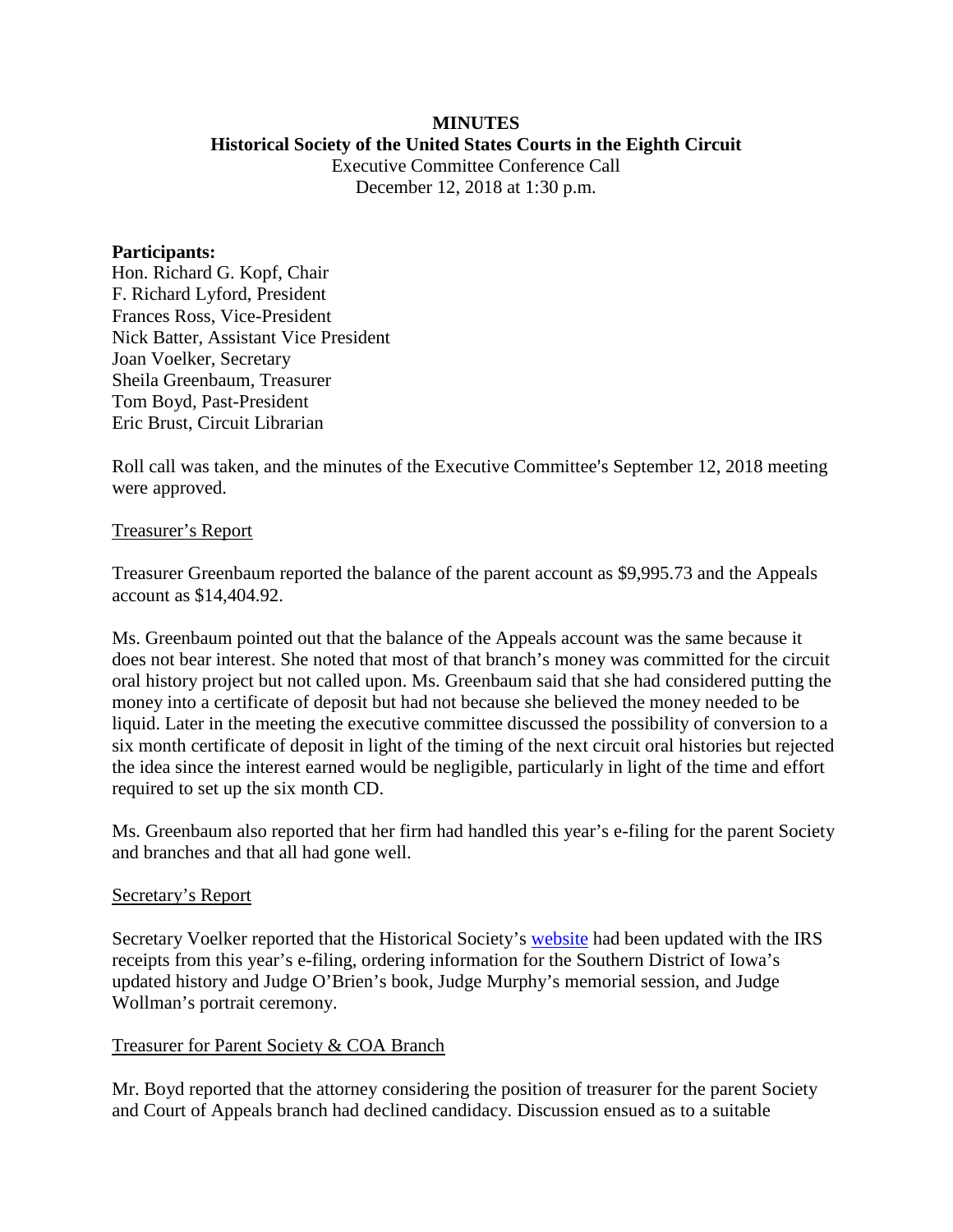candidate and with a plan to follow up on a lead. Chair Judge Kopf pointed out that it is best to have a treasurer independent of the federal judiciary and federal government.

## Accountant to Assist Treasurer

President Lyford suggested waiting to look into an accountant to assist the treasurer until the committee is further along in the task of identifying a prospective treasurer.

## Branch Regulations

Assistant Vice President Nick Batter reported that he had received a compilation of the branch regulations from Ms. Voelker and said that he would be looking them over to see which may need revision. He said that he would be contacting the branches accordingly, and Judge Kopf offered to assist him in the review.

## Circuit oral histories

The topic then turned to the project to carry out oral history interviews of the Eighth Circuit's court of appeals judges who have taken senior status or will reach the age of 70 by 2021.

# *Status Updates*

*Judge Michael J. Melloy (Cedar Rapids, Iowa) – Senior Status* Mr. Lyford said that Judge Melloy's interview was slated for summer 2019.

*Judge James B. Loken (Minneapolis, Minnesota) – Age over 70* Mr. Boyd said that Judge Loken had agreed to be interviewed by Judge David Hansen but that they had not yet set a date for the interview.

# *Next Target Interviews*

*Judge Duane Benton (Kansas City, Missouri) – Turns 70 in 2020* Mr. Lyford said that Judge Benton preferred to wait until summer 2019 for his oral history interview.

*Judge Bobby Shepherd (El Dorado, Arkansas) – Turns 70 in 2021* Frances Ross said that Judge Morris Arnold was considering who could be a prospective interviewer for Judge Shepherd's oral history.

### Other Items

# *District of Nebraska*

Mr. Batter and Judge Kopf described an event held in the packed special proceedings courtroom of Omaha's federal courthouse on November 30, 2018. A discussion of the history of the District of Nebraska with Dr. Wunder and Dr. Scherer, co-authors of the soon-to-be-published history of the court, and Mr. Batter was followed by the unveiling on the third floor of the restored historical portraits of Judge Joseph William Woodrough, Eighth Circuit, Justice Samuel Freeman